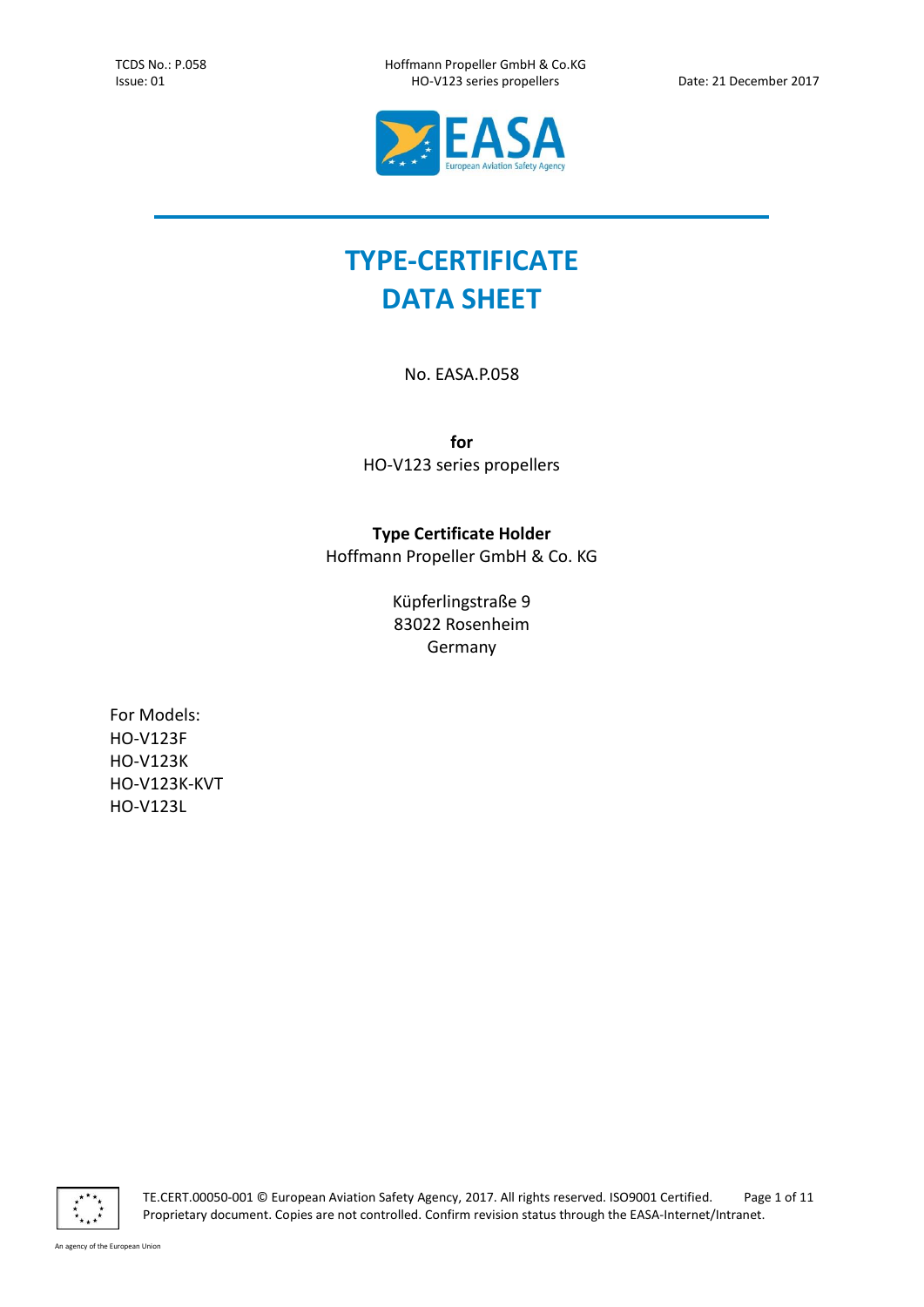Intentionally left blank



TE.CERT.00050-001 © European Aviation Safety Agency, 2017. All rights reserved. ISO9001 Certified. Page 2 of 11 Proprietary document. Copies are not controlled. Confirm revision status through the EASA-Internet/Intranet.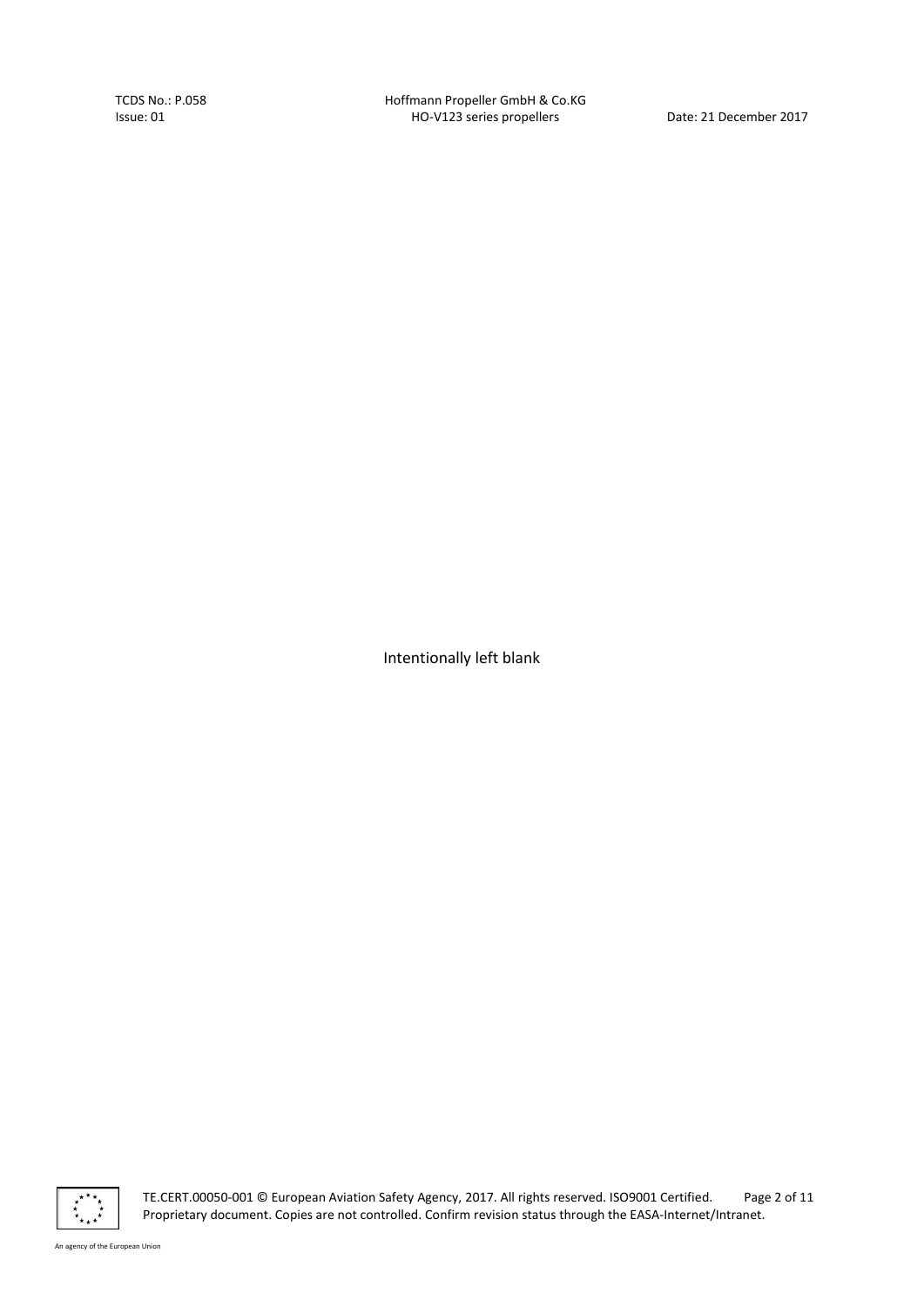# **TABLE OF CONTENTS**

| 1. Reference Date for determining the applicable airworthiness requirements  4 |  |
|--------------------------------------------------------------------------------|--|
|                                                                                |  |
|                                                                                |  |
|                                                                                |  |
|                                                                                |  |
|                                                                                |  |
|                                                                                |  |
|                                                                                |  |
|                                                                                |  |
|                                                                                |  |
|                                                                                |  |
|                                                                                |  |
|                                                                                |  |
|                                                                                |  |
|                                                                                |  |
|                                                                                |  |
|                                                                                |  |
|                                                                                |  |
|                                                                                |  |
|                                                                                |  |
|                                                                                |  |
|                                                                                |  |
|                                                                                |  |
|                                                                                |  |
|                                                                                |  |
|                                                                                |  |
|                                                                                |  |
|                                                                                |  |

<span id="page-2-0"></span>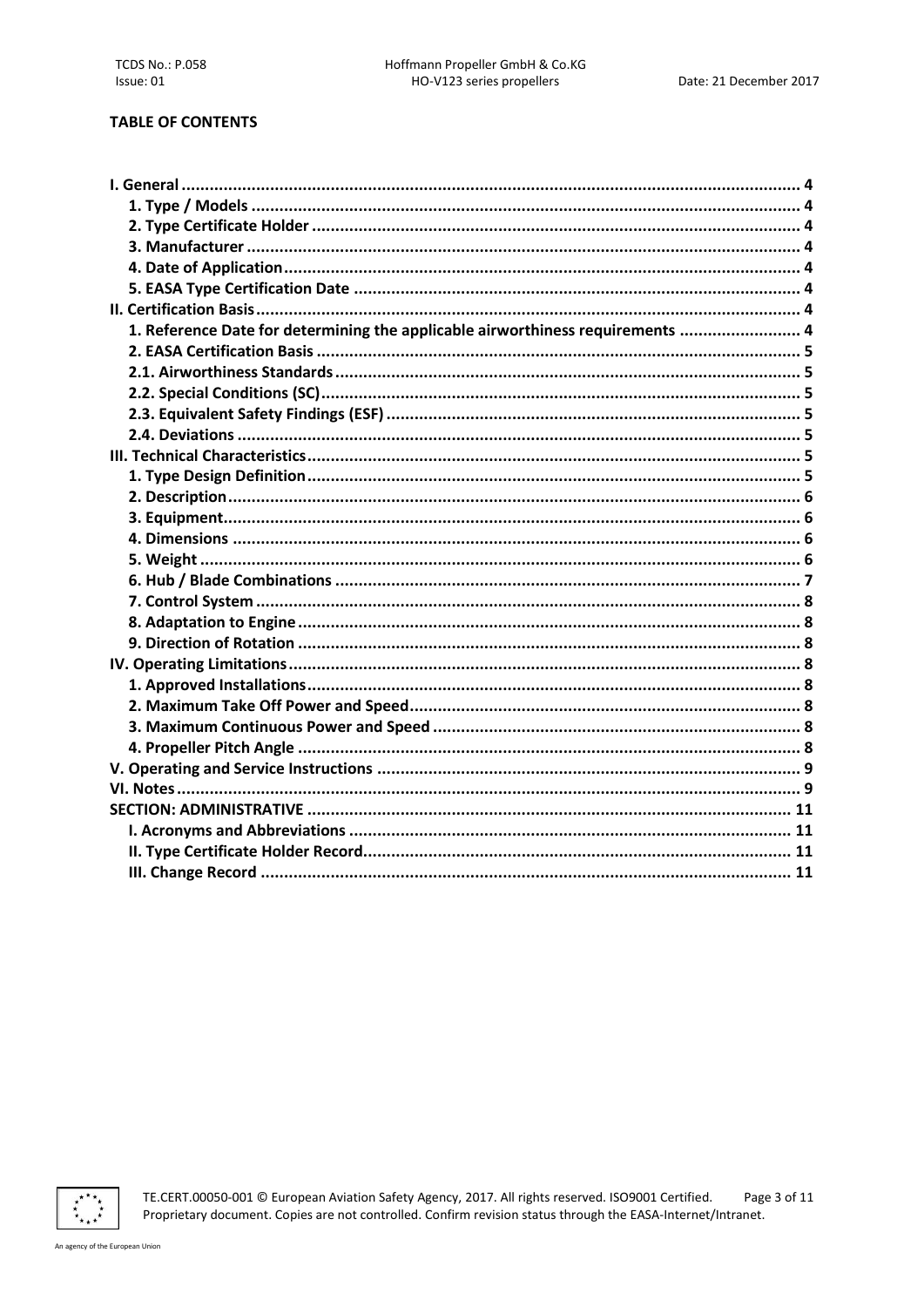## **I. General**

<span id="page-3-0"></span>**1. Type / Model**

HO-V123 / HO-V123F, HO-V123K, HO-V123K-KVT, HO-V123L

## **2. Type Certificate Holder**

Hoffmann Propeller GmbH & Co. KG Küpferlingstraße 9 83022 Rosenheim Germany

Design Organisation Approval No.: EASA.21J.083.

## <span id="page-3-1"></span>**3. Manufacturer**

Hoffmann Propeller GmbH & Co. KG (Formerly Hoffmann GmbH & Co. KG, formerly Hoffmann)

## <span id="page-3-2"></span>**4. Date of Application**

| <b>HO-V123F</b>     | 26 July 1971      |
|---------------------|-------------------|
| <b>HO-V123K</b>     | 28 March 1974     |
| <b>HO-V123K-KVT</b> | 27 June 2014      |
| <b>HO-V123L</b>     | 23 September 1977 |

## <span id="page-3-3"></span>**5. EASA Type Certification Date**

| 25 July 1973     |
|------------------|
| 27 May 1974      |
| 21 December 2017 |
| 30 December 1977 |
|                  |

## <span id="page-3-4"></span>**II. Certification Basis**

#### <span id="page-3-5"></span>**1. Reference Date for determining the applicable airworthiness requirements**

HO-V123 (F,K,L): 26 July 1971 HO-V123K-KVT: 27 June 2014



TE.CERT.00050-001 © European Aviation Safety Agency, 2017. All rights reserved. ISO9001 Certified. Page 4 of 11 Proprietary document. Copies are not controlled. Confirm revision status through the EASA-Internet/Intranet.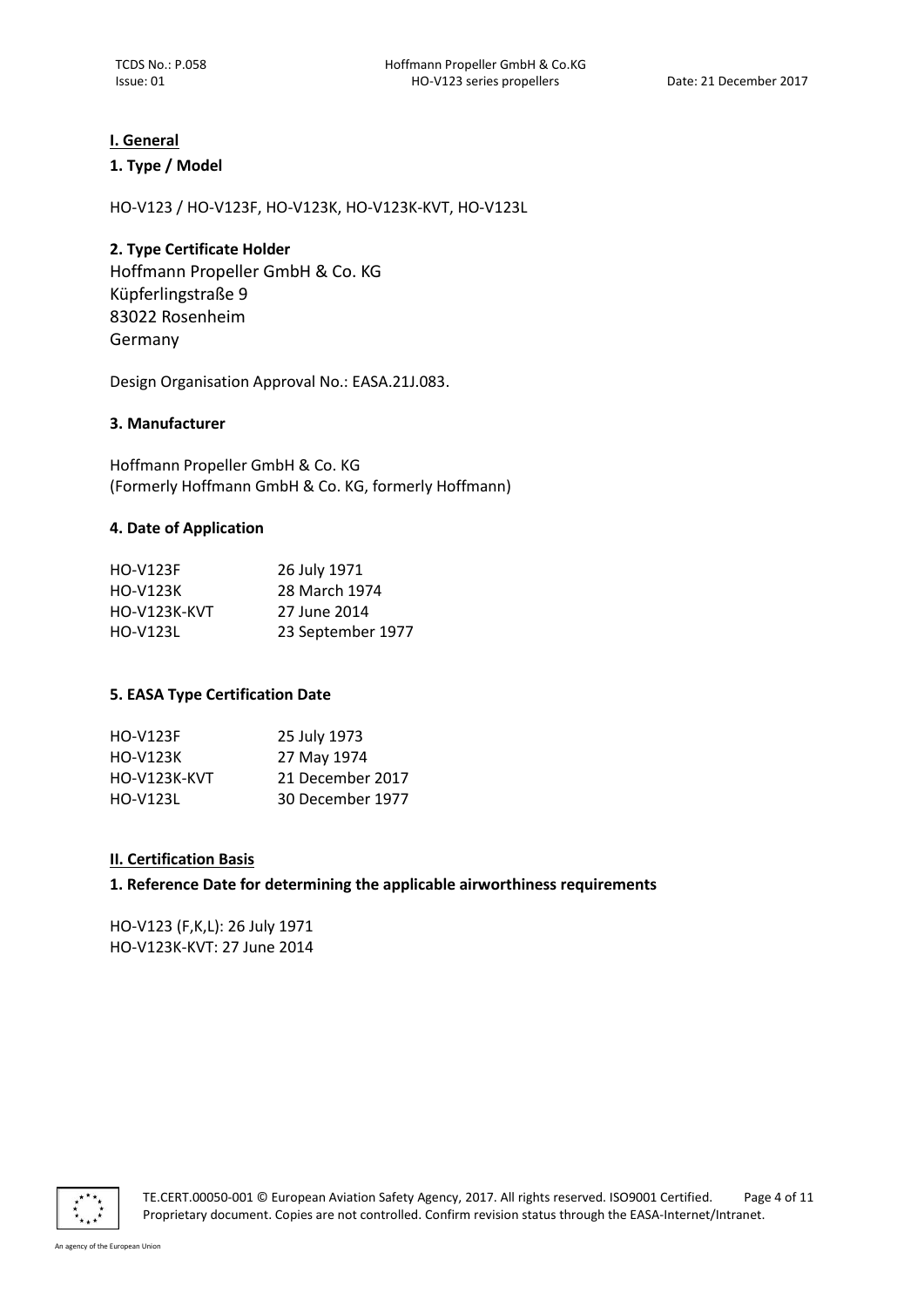## **2. EASA Certification Basis**

#### <span id="page-4-0"></span>**2.1. Airworthiness Standards**

#### HO-V123F, HO-V123K and HO-V123L:

14 CFR Part 35 with Amendments 1 through 2 effective 03 April 1967.

Note:

Application was made to EASA Member States before EASA was established. Refer to Commission Regulation (EU) No 748/2012.

These propeller models are EASA certified based on member states approvals prior to EASA existence.

#### HO-V123K-KVT:

CS-P Amendment 1 dated 16 November 2006 as issued by EASA Decision No 2006/09/R, except the requirements of Subpart D as allowed by CS-P 10(b) (See Note 3).

#### <span id="page-4-1"></span>**2.2. Special Conditions (SC)**

None

## <span id="page-4-2"></span>**2.3. Equivalent Safety Findings (ESF)**

None

## <span id="page-4-3"></span>**2.4. Deviations**

None

## <span id="page-4-4"></span>**III. Technical Characteristics**

## <span id="page-4-5"></span>**1. Type Design Definition**

The HO-V123 propeller models are defined by a main assembly drawing and associated parts list (or later approved revisions).

| HO-V123F:            | Drawing VP20-536, Rev. s, dated 30.06.2016          |
|----------------------|-----------------------------------------------------|
| HO-V123K:            | Drawing VP20-536, Rev. s, dated 30.06.2016          |
| <b>HO-V123K-KVT:</b> | Drawing VP20-536-24, Rev. Initial, dated 26.04.2014 |
| HO-V123L:            | Drawing VP20-536, Rev. s, dated 30.06.2016          |



TE.CERT.00050-001 © European Aviation Safety Agency, 2017. All rights reserved. ISO9001 Certified. Page 5 of 11 Proprietary document. Copies are not controlled. Confirm revision status through the EASA-Internet/Intranet.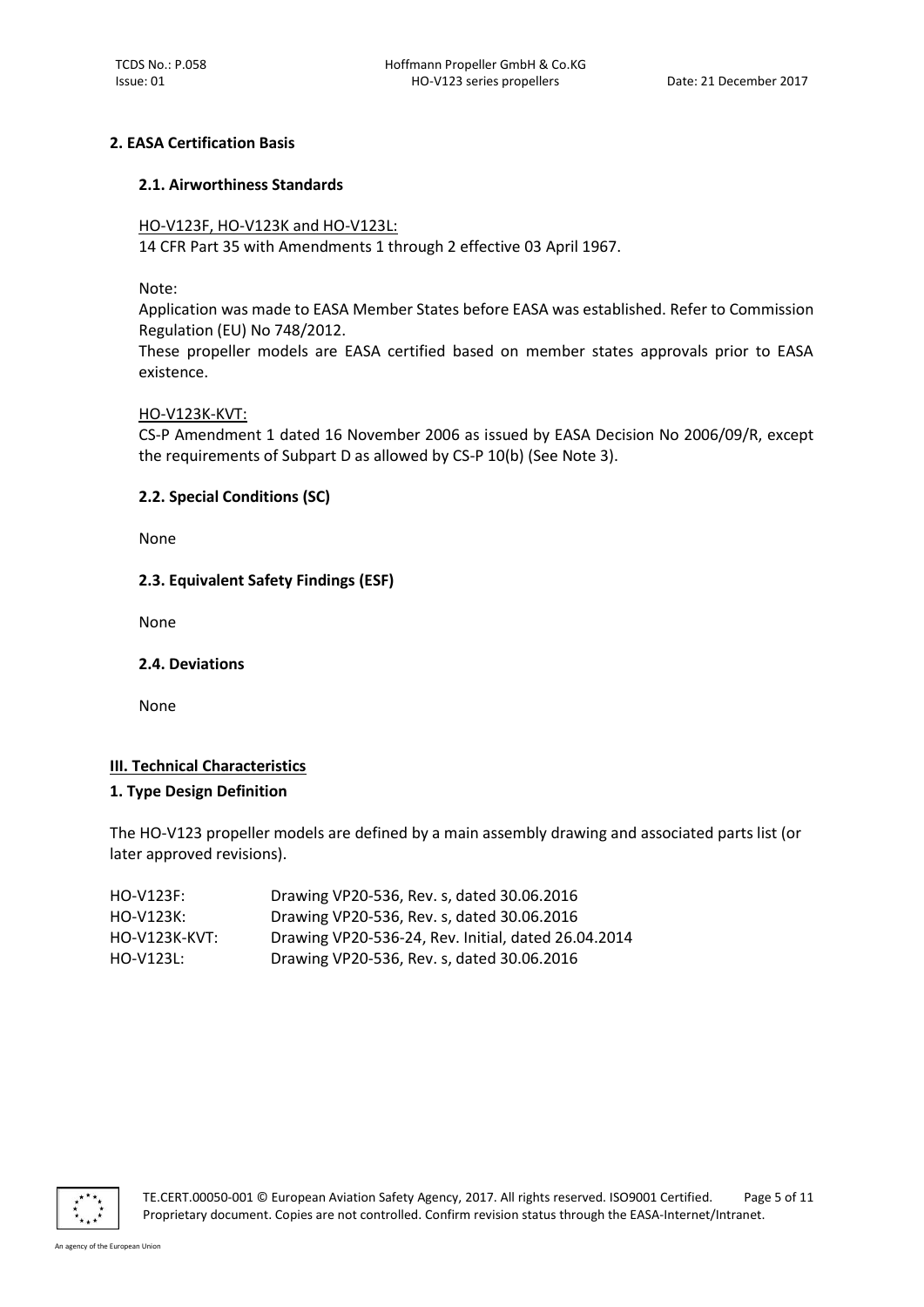## <span id="page-5-0"></span>**2. Description**

The HO-V123 series propellers are three bladed "Constant Speed" propellers with hydraulically pitch change mechanism. The hub is made of forged aluminium alloy. The blades have a wood composite structure and are covered by a composite fibre laminate. The blades are equipped with a leading edge protection device.

Optional equipment includes spinner and blade de-icing.

of manufacturer.

## <span id="page-5-1"></span>**3. Equipment**

Spinner: All spinner must be approved as part of the aircraft installation regardless of manufacturer. Governor: All governor must be approved as part of the aircraft installation regardless of manufacturer. De-icing: All blade de-icing equipment must be approved as part of the aircraft installation regardless

## <span id="page-5-2"></span>**4. Dimensions**

Propeller diameter from 142.0 cm to 205.0 cm. (See table of section III. 6.)

#### <span id="page-5-3"></span>**5. Weight**

<span id="page-5-4"></span>Propeller weight from 22.0 kg to 32.0 kg. (See table of section III. 6.)



TE.CERT.00050-001 © European Aviation Safety Agency, 2017. All rights reserved. ISO9001 Certified. Page 6 of 11 Proprietary document. Copies are not controlled. Confirm revision status through the EASA-Internet/Intranet.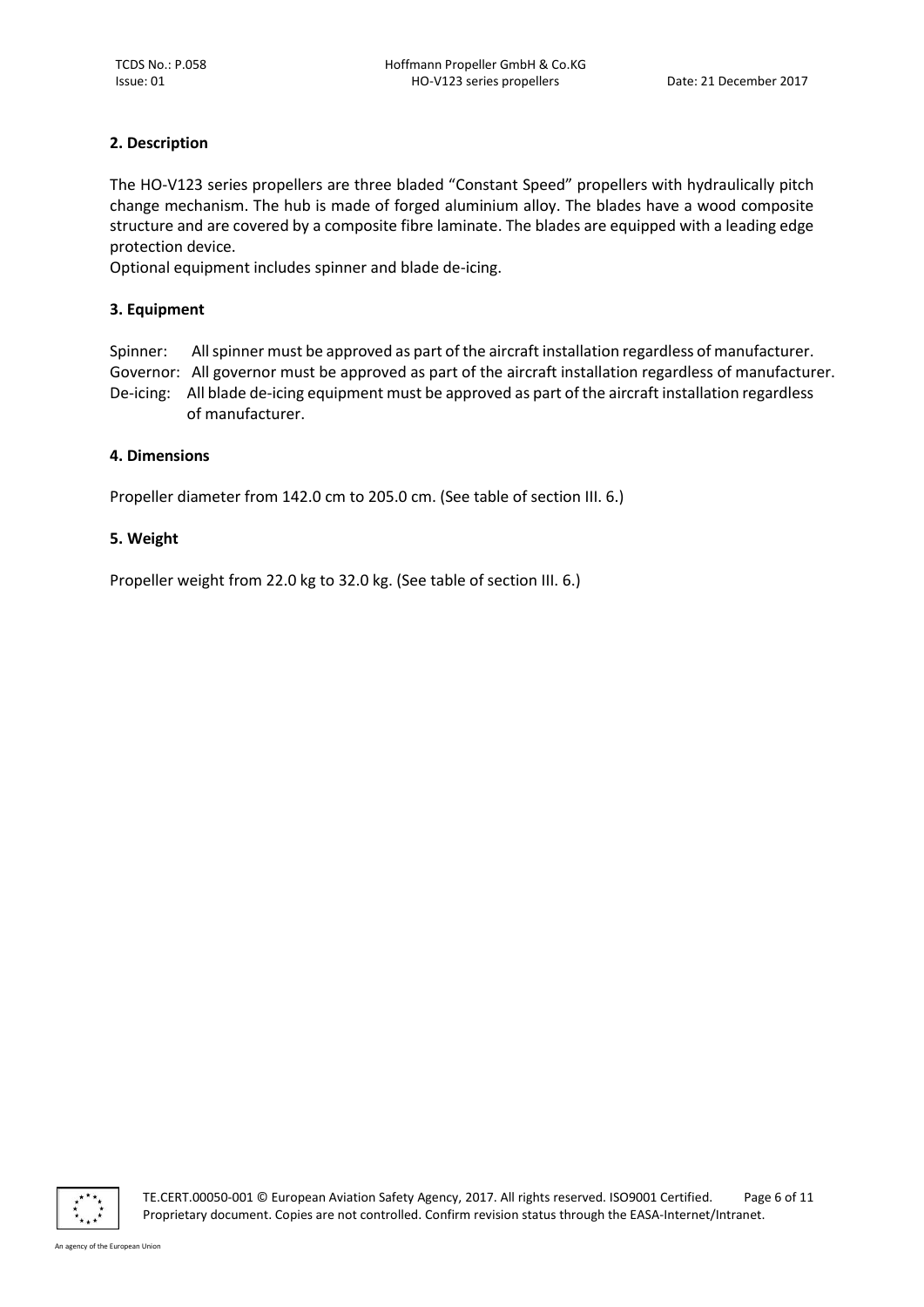#### **6. Hub/ Blade Combinations**

| Hub          | Wooden        |                   | <b>Maximum</b>     | <b>Take Off</b> |                    | <b>Diameter</b> | <b>Blade Twist</b> | Approx.         |
|--------------|---------------|-------------------|--------------------|-----------------|--------------------|-----------------|--------------------|-----------------|
| <b>Model</b> | <b>Blades</b> | <b>Continuous</b> |                    |                 |                    | <b>Limits</b>   | Limits 1)          | Max. Weight 2)  |
|              |               |                   | <b>Power Speed</b> |                 | <b>Power Speed</b> |                 | Min. - Max.        | (For Ref. Only) |
|              |               | [kW]              | [RPM]              | [kW]            | [RPM]              | [cm]            | $[^{\circ}]$       | [kg]            |
| HO-          | 185V          | 164               | 2800               | 164             | 2800               | $180 - 190$     | $5 - 50$           | 22.5            |
| V123F        | 180R          | 194               | 2700               | 194             | 2700               | $170 - 188$     | $5 - 50$           | 22.5            |
|              |               | 156               | 2800               | 156             | 2800               |                 |                    |                 |
|              | 180DT         | 213               | 2700               | 224             | 2850               | $170 - 188$     | $5 - 50$           | 22.5            |
|              |               | 156               | 2800               | 156             | 2800               |                 |                    |                 |
|              | 180BY         | 194               | 2700               | 194             | 2700               | $170 - 188$     | $5 - 50$           | 22.5            |
|              |               | 156               | 2800               | 156             | 2800               |                 |                    |                 |
|              | 200P          | 212               | 2000               | 212             | 2000               | 193 - 205       | $5 - 50$           | 22.5            |
|              | 200AH         | 224               | 2700               | 227             | 2800               | 190 - 200       | $5 - 50$           | 24.0            |
|              | 200DS         | 224               | 2700               | 227             | 2800               | 190 - 200       | $5 - 50$           | 24.0            |
|              | 200CQ         | 224               | 2700               | 227             | 2800               | $185 - 200$     | $5 - 50$           | 24.0            |
|              |               | 212               | 2575               | 212             | 2575               | $185 - 205$     | $5 - 50$           | 24.0            |
|              | 193DY         | 224               | 2600               | 224             | 2600               | $180 - 193$     | $5 - 50$           | 24.2            |
|              | 152ER         | 160               | 2800               | 160             | 2800               | $142 - 162$     | $5 - 50$           | 22.0            |
|              | 220GV         | 156               | 2700               | 156             | 2700               | 220             | $0 - 0$            | 32.0            |
| HO-          | 180R          | 194               | 2700               | 194             | 2700               | $170 - 188$     | $5 - 50$           | 22.5            |
| <b>V123K</b> |               | 156               | 2800               | 156             | 2800               |                 |                    |                 |
|              | 180DT         | 213               | 2700               | 224             | 2850               | $170 - 188$     | $5 - 50$           | 22.5            |
|              |               | 156               | 2800               | 156             | 2800               |                 |                    |                 |
|              | 180BY         | 194               | 2700               | 194             | 2700               | $170 - 188$     | $5 - 50$           | 22.5            |
|              |               | 156               | 2800               | 156             | 2800               |                 |                    |                 |
|              | 200AH         | 224               | 2700               | 227             | 2800               | $190 - 200$     | $5 - 50$           | 24.0            |
|              | 200DS         | 224               | 2700               | 227             | 2800               | 190 - 200       | $5 - 50$           | 24.0            |
|              | 193DY         | 224               | 2600               | 224             | 2600               | 180 - 193       | $5 - 50$           | 24.2            |
|              | 152ER         | 160               | 2800               | 160             | 2800               | $142 - 162$     | $5 - 50$           | 22.0            |
| HO-          | 180R          | 118               | 2700               | 118             | 2700               | $165 - 180$     | $5 - 50$           | 22.0            |
| V123L        | 180DT         | 118               | 2700               | 118             | 2700               | $165 - 180$     | $5 - 50$           | 22.0            |
|              | 180BY         | 118               | 2700               | 118             | 2700               | $165 - 180$     | $5 - 50$           | 22.0            |
|              | 152ER         | 160               | 2800               | 160             | 2800               | $142 - 162$     | $5 - 50$           | 21.5            |
| HO-          | 195MR         | 235               | 2700               | 235             | 2700               | 195             | $5 - 50$           | 26.5            |
| V123K-       |               |                   |                    |                 |                    |                 |                    |                 |
| <b>KVT</b>   |               |                   |                    |                 |                    |                 |                    |                 |

## Notes:

1) Blade Twist Limit applies between the 20% radius station (r 0.2) and the 100% radius station (r 1.0).

2) Weight differences to basic design:

HO-V123( )1-( )-( ): +1.5kg HO-V123( )2-( )-( ): +2.5kg HO-V123( )( )-V-( ): +1.5kg (Not applicable for the HO-V123K-KVT)



TE.CERT.00050-001 © European Aviation Safety Agency, 2017. All rights reserved. ISO9001 Certified. Page 7 of 11 Proprietary document. Copies are not controlled. Confirm revision status through the EASA-Internet/Intranet.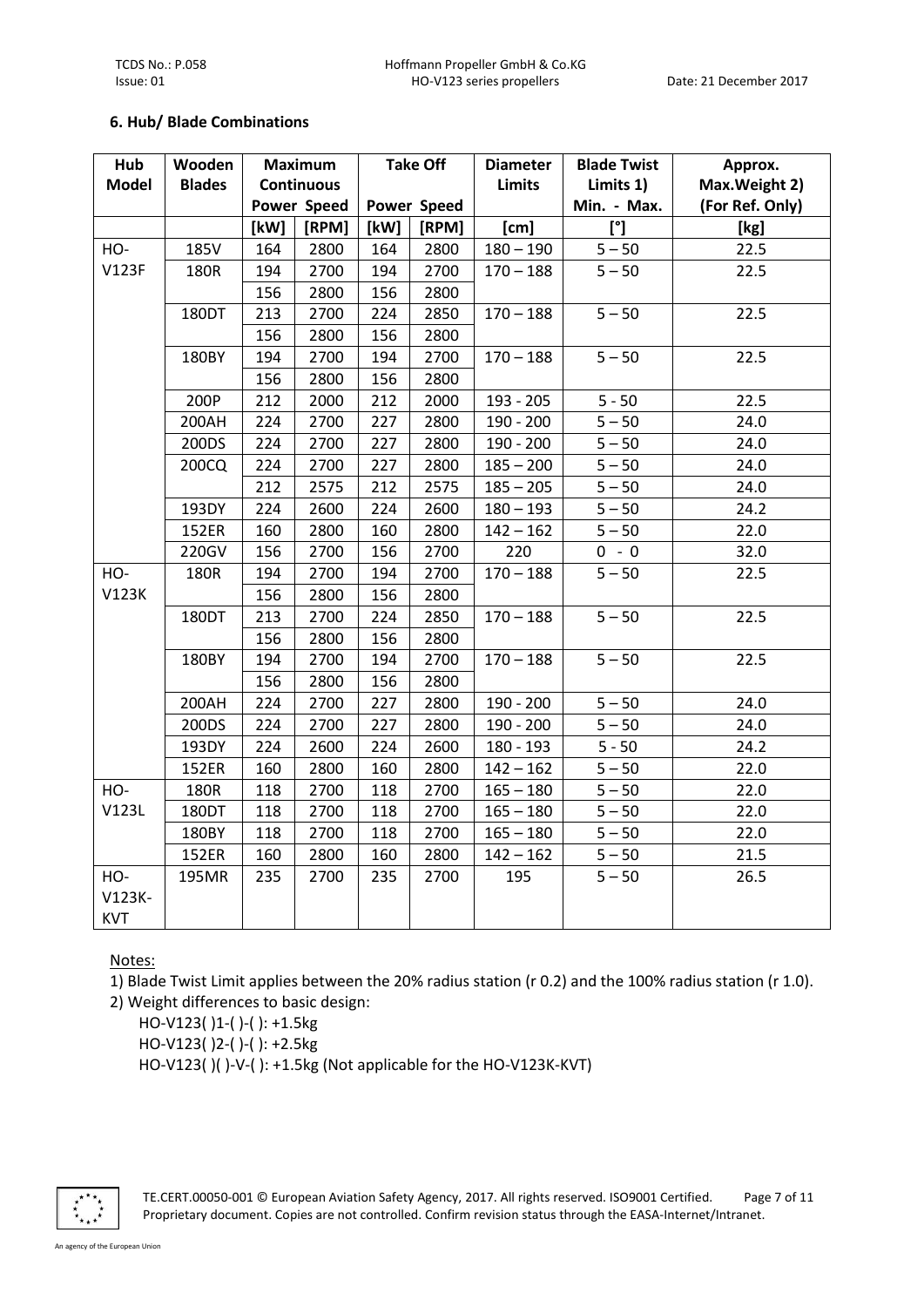## <span id="page-7-0"></span>**7. Control System**

Standard hydraulically propeller Governor with a maximum pressure of 23 bar can be used. All governor must be approved as part of the aircraft installation.

## <span id="page-7-1"></span>**8. Adaptation to Engine**

Hub flanges as identified by a letter code in the propeller designation (see VI.2).

## <span id="page-7-2"></span>**9. Direction of Rotation**

Direction of rotation (viewed in flight direction) as identified by a letter code in the propeller designation (see VI.2).

#### <span id="page-7-3"></span>**IV. Operating Limitations**

#### <span id="page-7-4"></span>**1. Approved Installations**

The HO-V123K-KVT propeller model is intended for the use in an Extra 300 acrobatic aircraft powered by a Lycoming AEIO-580 engine.

The HO-V123F-DR/220GV propeller model is only certified for the use in the Zeppelin LZ N07 Airship. The general suitability of a propeller for a given aircraft/engine combination must be demonstrated within the scope of the type certification of the aircraft.

#### **2. Maximum Take Off Power and Speed**

Details are mentioned within Table of Section III.6.

#### <span id="page-7-5"></span>**2. Maximum Continuous Power and Speed**

Details are mentioned within Table of Section III.6.

## <span id="page-7-6"></span>**3. Propeller Pitch Angle**

The HO-V123 propeller models have variable pitch capability. Pitch control is provided by a governor. Measured at 75% radius station: HO-V123K-KVT-(): From +5° up to +50° HO-V123()-()-(): From +5° up to +50° HO-V123()-R()-(): From -15° up to +50° (reversible propeller) HO-V123()-S()-(): From +5° up to +90° (fathering propeller)

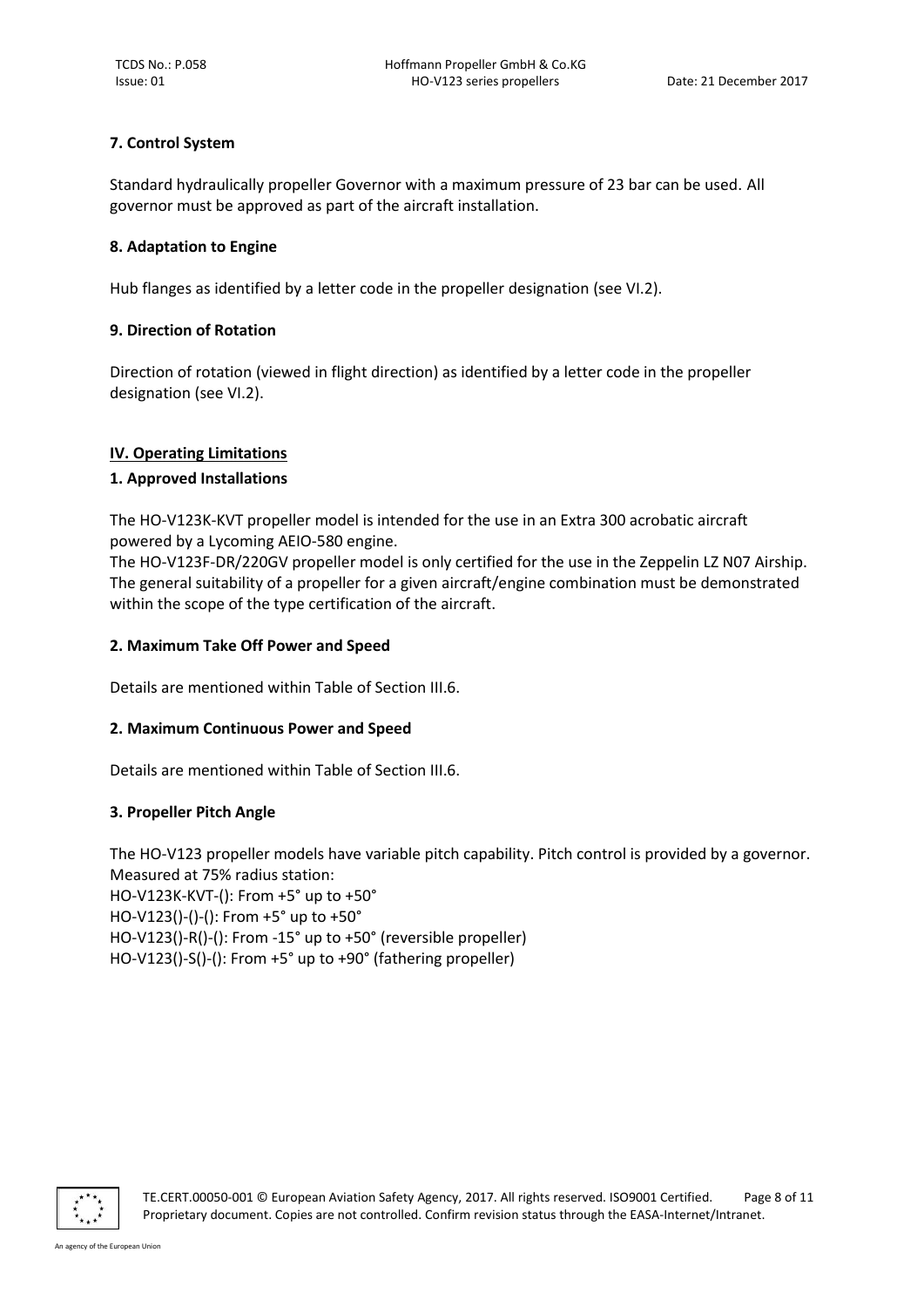## <span id="page-8-0"></span>**V. Operating and Service Instructions**

| <b>Manuals</b>                               |            |
|----------------------------------------------|------------|
| Operation and Maintenance Manual             | E888 (*)   |
| Components and Maintenance Manual            | E890 (*)   |
| Composite Propeller Blade Instruction Manual | E573 $(*)$ |

(\*): or later approved revision

| <b>Instructions for Continued Airworthiness (ICA)</b>              |          |
|--------------------------------------------------------------------|----------|
| <b>Operation and Maintenance Manual</b>                            | E888 (*) |
| <b>Components and Maintenance Manual</b>                           | E890 (*) |
| Service Bulletins, Service Letters, Service Advisories and Service |          |
| <b>Instructions</b>                                                |          |

(\*): or later approved revision

## <span id="page-8-1"></span>**VI. Notes**

- 1. The EASA approved Airworthiness Limitations Section of the Instructions for Continued Airworthiness is published in the applicable "Operation and Maintenance Manual" document. This ALS section is empty because no life limit is necessary for these models.
- 2. Propeller Designation System

| Example: |
|----------|
|----------|

|    |      |    |                | Hub          |                  |   |        |                                 |                                         |                                |                                                                        |    |                  | <b>Blade</b> |    |                    |   |                    |  |
|----|------|----|----------------|--------------|------------------|---|--------|---------------------------------|-----------------------------------------|--------------------------------|------------------------------------------------------------------------|----|------------------|--------------|----|--------------------|---|--------------------|--|
| HО | V    | 12 | 3              | $\mathsf{F}$ | $\left( \right)$ |   |        | $\left( \ \right)$              | $\left( \ \right)$                      | $\left( \ \right)$             | 185                                                                    | V  | $\left( \right)$ |              |    | $\left( \ \right)$ | ± | $\left( \ \right)$ |  |
| 1  | 2    | 3  | 4              | 5            | 6                | 7 |        | 8                               | 9                                       | 10                             | 11                                                                     | 12 | 13               |              | 14 | 15                 |   | 16                 |  |
|    | Hub: |    | $\mathbf{1}$   |              |                  |   |        |                                 |                                         |                                |                                                                        |    |                  |              |    |                    |   |                    |  |
|    |      |    | 2              |              |                  |   |        | V: Variable pitch propeller     | Hoffmann Propeller GmbH & Co.KG         |                                |                                                                        |    |                  |              |    |                    |   |                    |  |
|    |      |    | 3              |              |                  |   |        |                                 |                                         |                                |                                                                        |    |                  |              |    |                    |   |                    |  |
|    |      |    |                |              |                  |   |        |                                 | Identification of basic propeller model |                                |                                                                        |    |                  |              |    |                    |   |                    |  |
|    |      |    | 4              |              | Number of blades |   |        |                                 |                                         |                                |                                                                        |    |                  |              |    |                    |   |                    |  |
|    |      |    | 5              |              |                  |   |        | Letter code of propeller flange |                                         |                                |                                                                        |    |                  |              |    |                    |   |                    |  |
|    |      |    |                | F:           |                  |   |        | <b>ARP 502 Type 1</b>           |                                         |                                |                                                                        |    |                  |              |    |                    |   |                    |  |
|    |      |    |                | К:           |                  |   |        |                                 |                                         |                                | AS 127D (SAE 2 Mod) 3/4" bushings 1/2" -20 UNF bolts                   |    |                  |              |    |                    |   |                    |  |
|    |      |    |                | Ŀ.           |                  |   |        |                                 |                                         |                                | AS 127D (SAE 2 Mod) 5/8" bushings 7/16" -20 UNF bolts                  |    |                  |              |    |                    |   |                    |  |
|    |      |    | 6              |              |                  |   |        |                                 |                                         |                                | Number for hub extension from blade axis to flange                     |    |                  |              |    |                    |   |                    |  |
|    |      |    |                | Blank:       |                  |   | 135 mm |                                 |                                         |                                |                                                                        |    |                  |              |    |                    |   |                    |  |
|    |      |    |                | 1:           |                  |   | 195 mm |                                 |                                         |                                |                                                                        |    |                  |              |    |                    |   |                    |  |
|    |      |    |                | 2:           |                  |   | 250 mm |                                 |                                         |                                |                                                                        |    |                  |              |    |                    |   |                    |  |
|    |      |    | $\overline{7}$ |              |                  |   |        |                                 | Letter code of the pitch change method  |                                |                                                                        |    |                  |              |    |                    |   |                    |  |
|    |      |    |                |              | Blank::          |   |        |                                 |                                         | Oil pressure to increase pitch |                                                                        |    |                  |              |    |                    |   |                    |  |
|    |      |    |                | F:           |                  |   |        |                                 |                                         |                                | Oil pressure to increase pitch, supported by counterweights            |    |                  |              |    |                    |   |                    |  |
|    |      |    |                | S:           |                  |   |        |                                 |                                         |                                | Oil pressure to decrease pitch. Counterweights to increase pitch up to |    |                  |              |    |                    |   |                    |  |
|    |      |    |                |              |                  |   |        | feathering                      |                                         |                                |                                                                        |    |                  |              |    |                    |   |                    |  |
|    |      |    |                | V:           |                  |   |        |                                 |                                         |                                | Oil pressure to decrease pitch and counterweights to increase pitch    |    |                  |              |    |                    |   |                    |  |
|    |      |    |                | К:           |                  |   |        |                                 |                                         |                                | Pitch change cylinder on the front of the hub                          |    |                  |              |    |                    |   |                    |  |
|    |      |    |                | D:           |                  |   |        |                                 |                                         | Dual acting hydraulic system   |                                                                        |    |                  |              |    |                    |   |                    |  |
|    |      |    |                | R:           |                  |   |        | Reversible                      |                                         |                                |                                                                        |    |                  |              |    |                    |   |                    |  |
|    |      |    |                | T:           |                  |   |        | Reinforced spring               |                                         |                                |                                                                        |    |                  |              |    |                    |   |                    |  |
|    |      |    | 8              |              |                  |   |        |                                 |                                         |                                | Minor changes which do not affect interchangeability                   |    |                  |              |    |                    |   |                    |  |
|    |      |    |                |              |                  |   |        |                                 |                                         |                                |                                                                        |    |                  |              |    |                    |   |                    |  |



TE.CERT.00050-001 © European Aviation Safety Agency, 2017. All rights reserved. ISO9001 Certified. Page 9 of 11 Proprietary document. Copies are not controlled. Confirm revision status through the EASA-Internet/Intranet.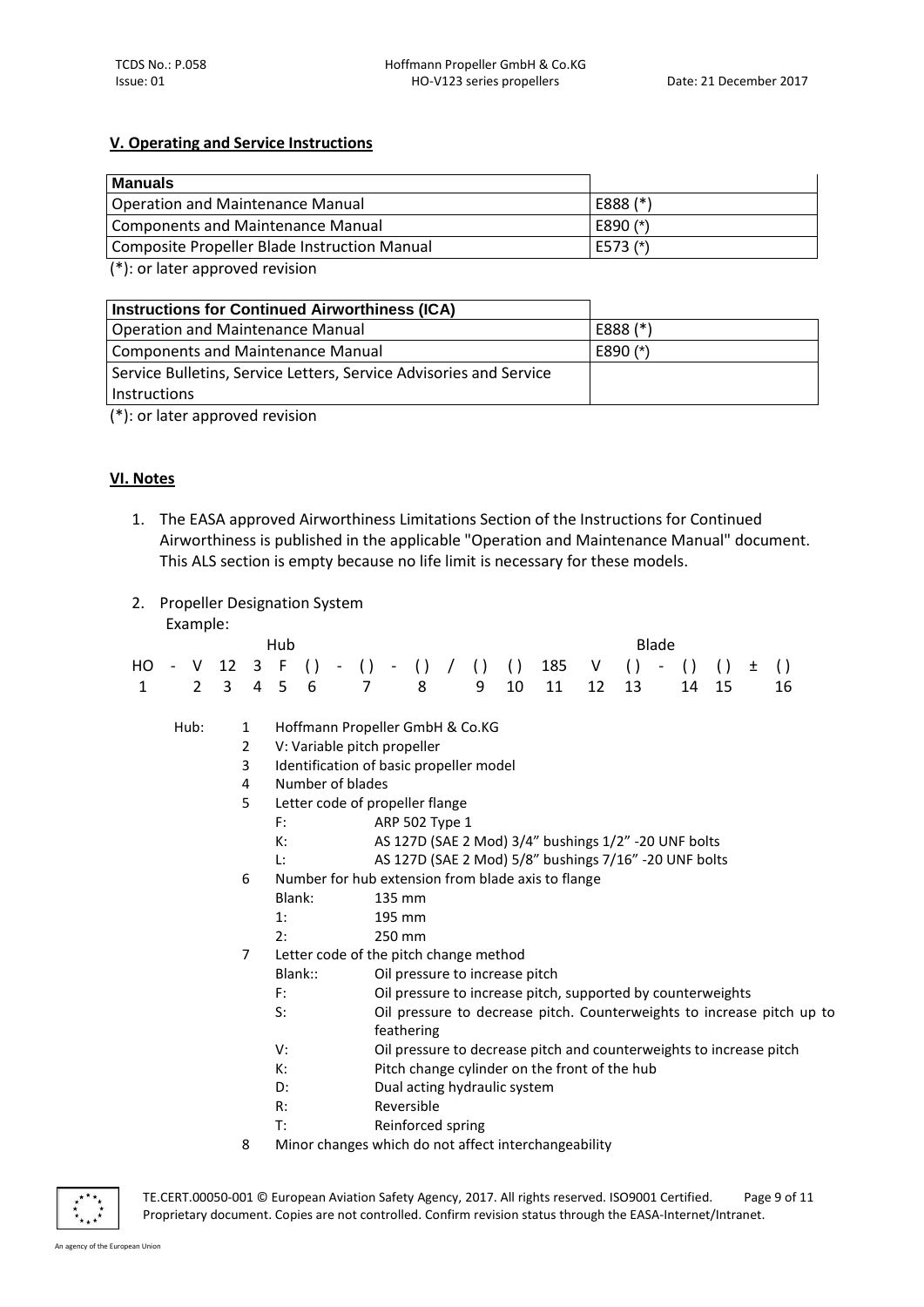| Blade: | 9  |                               | Letter code for direction of rotation    |
|--------|----|-------------------------------|------------------------------------------|
|        |    | Blank:                        | Right-hand tractor                       |
|        |    | D:                            | Right-hand pusher                        |
|        |    | Ŀ.                            | Left-hand tractor                        |
|        |    | LD:                           | Left-hand pusher                         |
|        |    | V:                            | Changed position of the pitch change pin |
|        | 10 | Type of erosion shield        |                                          |
|        |    | Blank:                        | Type "A" or "B" erosion shield           |
|        |    | C:                            | PU erosion shield                        |
|        | 11 | Propeller diameter in cm      |                                          |
|        | 12 |                               | Identification of blade design           |
|        | 13 | Identification of blade twist |                                          |
|        | 14 | Special equipment             |                                          |
|        |    | B:                            | Electrical de-icing                      |
|        | 15 | Material of blade:            |                                          |
|        |    | Blank:                        | Compreg scarfed with lighter wood        |
|        |    | P:                            | Compreg                                  |

- 16 Decrease (-) or increase (+) of basic diameter in cm
- 3. The propeller model HO-V123K-KVT has been certified in accordance with CS-P subparts A, B and C. Compliance with the requirements of Subpart D, which is specific to each aircraft installation, has not yet been demonstrated.
- 4. The suitability of a propeller for a certain aircraft/engine combination must be demonstrated within the scope of the type certification of the aircraft. Propeller models listed herein consist of basic hub and blade models. Most propeller models include additional characters to denote minor changes and specific features as explained in Note 2.
- 5. The overhaul intervals recommended by the manufacturer are listed in Hoffmann Propeller Service Bulletin SB E1().
- 6. EASA Type Certificate and Type Certificate Data Sheet No. P.058 replace LBA-Germany Type Certificate and Type Certificate Data Sheet No. 32.130/17.

-----------------------------------------------------------------------------------

TE.CERT.00050-001 © European Aviation Safety Agency, 2017. All rights reserved. ISO9001 Certified. Page 10 of 11 Proprietary document. Copies are not controlled. Confirm revision status through the EASA-Internet/Intranet.